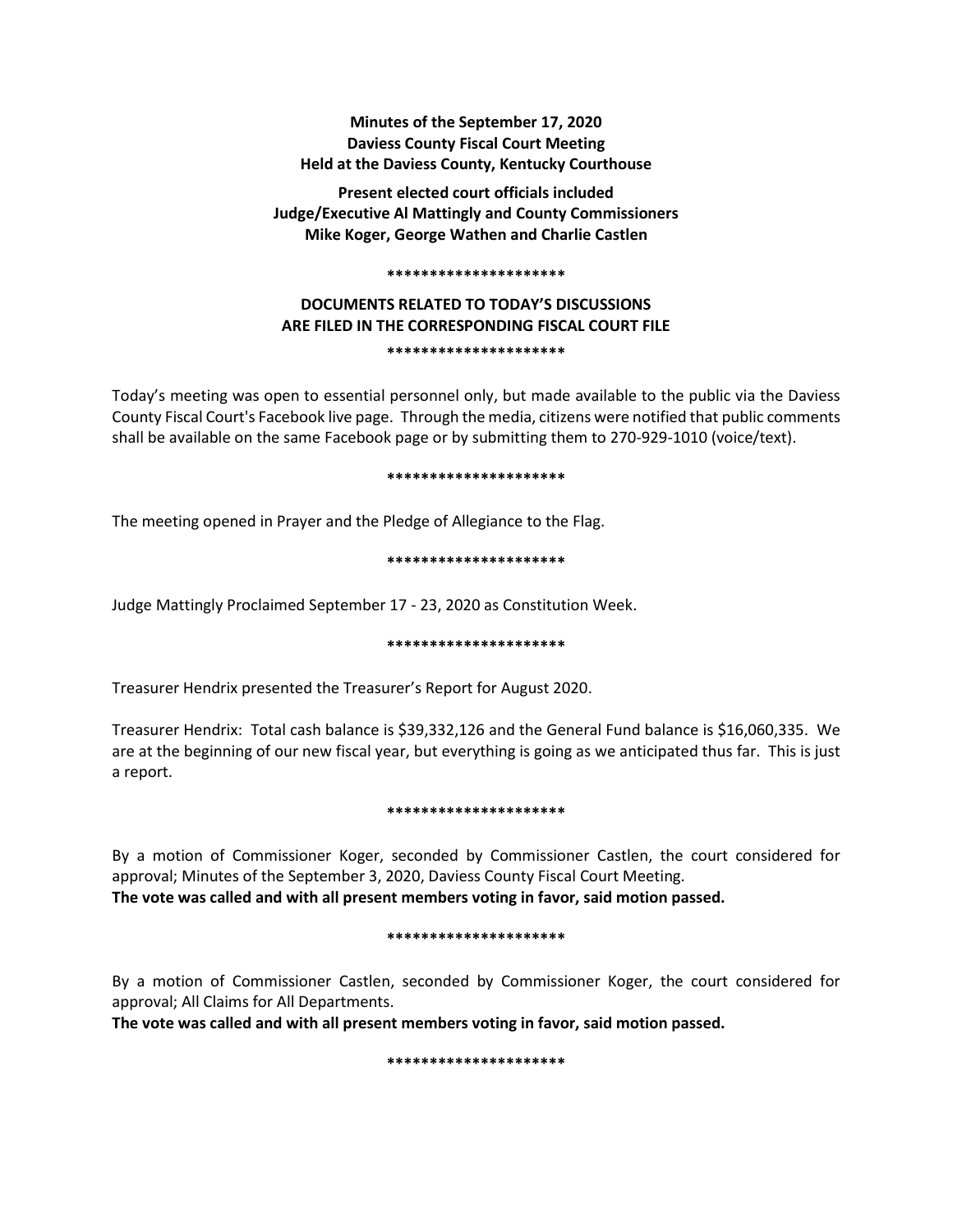By a motion of Commissioner Wathen, seconded by Commissioner Castlen, the court considered for approval; **Resolution 23-2020** and Agreement regarding Rural Secondary Roads (Flex Funds).

County Engineer Mark Brasher: This is a standard annual agreement that we get with the highway department and is in regards to what we call the flex funds. We submitted our roads a couple of months ago and they are reflected in this agreement. I recommend approval.

Judge Mattingly: These are the funds that fiscal court decided to keep and instead of using them on state rural secondary roads, we will use them on our county roads.

## **The vote was called and with all present members voting in favor, said motion passed.**

#### **\*\*\*\*\*\*\*\*\*\*\*\*\*\*\*\*\*\*\*\*\***

By a motion of Commissioner Castlen, seconded by Commissioner Wathen, the court considered for approval; Award the following:

**RFQ 11-2020**: Trailer Floor Repair to Magnum Welding, Inc.

Assistant County Treasurer Jordan Johnson: Daviess County Fiscal Court received three (3) responsive quotes for removing/repairing floor slats, and replacing bearings and start blocks for Unit #180: a 2017 East Unloader walking floor trailer. Magnum Welding, Inc. is the lowest and best evaluated quote received, having no exceptions to the specifications. It is our recommendation to pursue the lowest and best evaluated quote submitted by Magnum Welding, Inc. in the amount of \$13,802.39.

**Bid No. 33-2020**: Schertzinger Building Renovation to Danco Construction

Mr. Johnson: Daviess County Fiscal Court received four (4) bids for the renovation of specified areas of the Schertzinger Building. Danco Construction is the lowest and best evaluated bid, having no exceptions to the bid specifications. It is our recommendation to award Bid No. 33-2020 to Danco Construction in the amount of \$45,000.00.

Judge Mattingly: Jordan, I hope you emphasized with the bidder that we do not accept and will not look favorably upon any additions.

# **Bid No. 40-2020**: Two (2) New Walking Floor Trailers to VoMac Truck Sales

Mr. Johnson: These 2 new walking floor trailers shall replace the 2 current units, which will be trade-ins with this bid. Without exception, it is recommended that award be given to the best evaluated bid submitted by Vomack Truck Sales for 2 units for \$145,600. The low bid had several exceptions outside of what the county deems acceptable including a fifth wheel plate assembly that we've had trouble with in the past and a lack of a local service location. For these reasons, we believe the \$7,600 differential to the next lowest bid is justified.

Commissioner Castlen: You mentioned the fifth wheel that we've had problems with… Did we specify that we didn't want that one?

Mr. Johnson: Yes, we specified a hulk bolted fifth wheel or fifth plate assembly.

## **The vote was called and with all present members voting in favor, said motion passed.**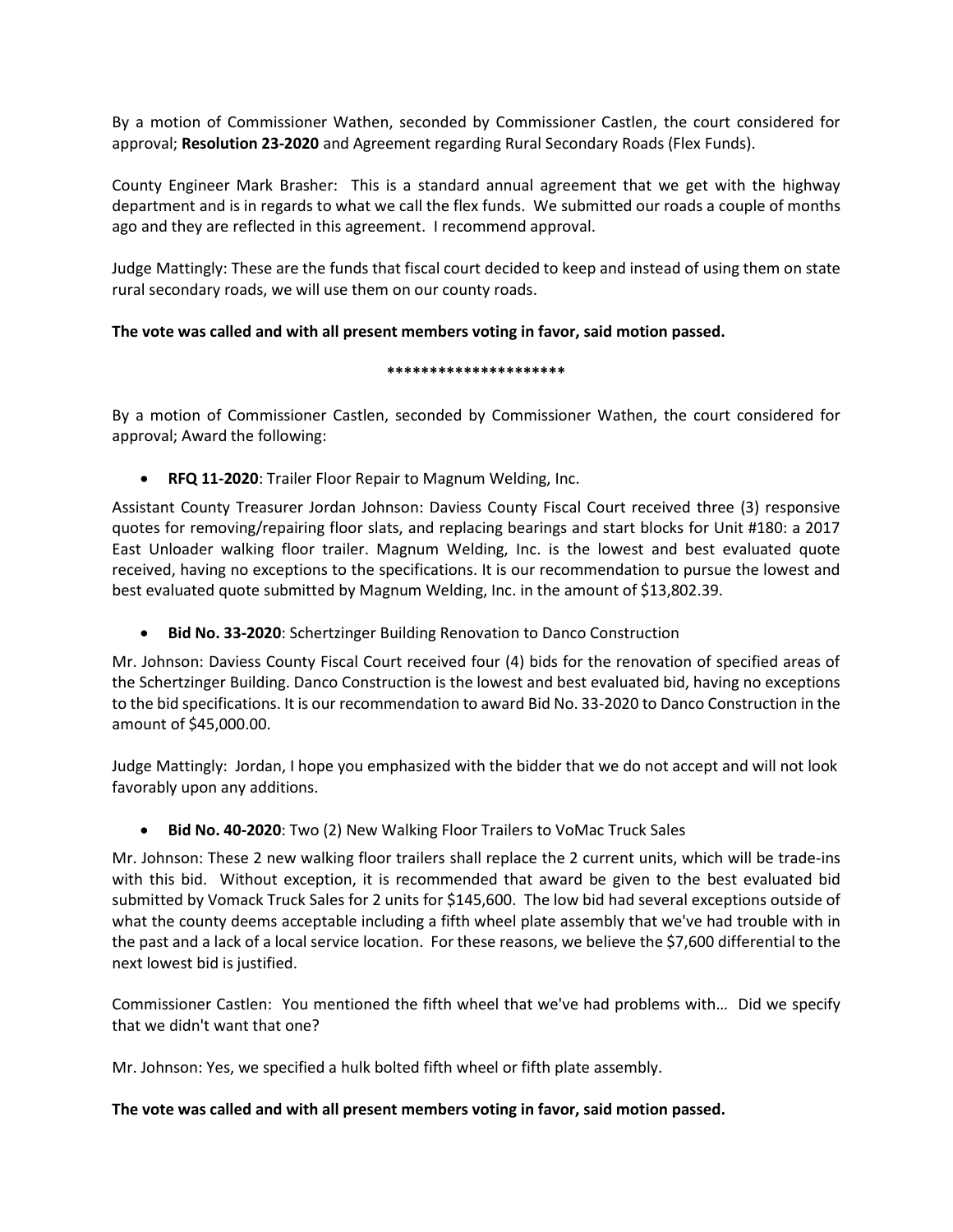#### **\*\*\*\*\*\*\*\*\*\*\*\*\*\*\*\*\*\*\*\*\***

By a motion of Commissioner Koger, seconded by Commissioner Wathen, the court considered for approval; Surety Bond Release for Paradise Landing, Unit 5.

Mr. Brasher: Yes, the developer has requested the final release of surety for paradise landing, which is for the streets and sidewalks. My office has reviewed the public infrastructure and recommend approval of that release.

## **The vote was called and with all present members voting in favor, said motion passed.**

#### **\*\*\*\*\*\*\*\*\*\*\*\*\*\*\*\*\*\*\*\*\***

By a motion of Commissioner Castlen, seconded by Commissioner Wathen, the court considered for approval; **Second Reading of 11-2020; KOC A.99 (2020)** - An Ordinance Relating to the Adoption of the 2020 Daviess County Tax Rates

# **Comments:**

Mr. Hendrix: Last meeting, I read into record a summary of this ordinance. To summarize, the court must adopt its tax rates every year and this, on the real property, it dropped from 13.5 cents per 100 to 13.4 because the court decided to take the compensating rate. Tangible personal property was allowed to be about 17.57 under the calculation that we use. However, the court has decided to leave the tangible personal property rate alone at the current rate of 16.37.

Judge Mattingly: Without factoring in new properties, the compensating rate is the rate that is needed to achieve approximately the same revenue that we received last year. With the increase in current property rates, in order to achieve this, we lower the rate by a tenth of one percent.

**The vote was called and with all present members voting in favor, said motion passed.**

## **\*\*\*\*\*\*\*\*\*\*\*\*\*\*\*\*\*\*\*\*\***

By a motion of Commissioner Castlen, seconded by Commissioner Koger, the court considered for approval; **Second Reading of 12-2020; KOC 220.33 (2020) -** An Ordinance Relating to a Proposed Increase of the Occupational and Net Profits License Fees by Person and Business Entities Conducting Business, Occupations, and Professions within Daviess County, Kentucky, as Amended by KOC 220.18 (2004), KOC 220.19 (2005), KOC 220.17 (2006), KOC 220.20 (2006), and KOC 220.32 (2019).

## **Comments:**

Mr. Hendrix: This ordinance revises the existing ordinance on the books. That ordinance that's currently exists increase the rate from 0.35 to 0.70 effective January 1, 2020 and would also increase that rate from 0.70 to 1.00 or 1 percent effective January 1, 2021. This ordinance delays that increase for a full year. So the 2<sup>nd</sup> phase of the increase will not take place until January 1, 2022.

Judge Mattingly: Commissioners, I think we have talked about this before. We understand the financial impact that COVID-19 has had on our community and after reviewing the county's fiscal status, we have decided to push any increase for another year. This too will impact on net profits tax. I think that you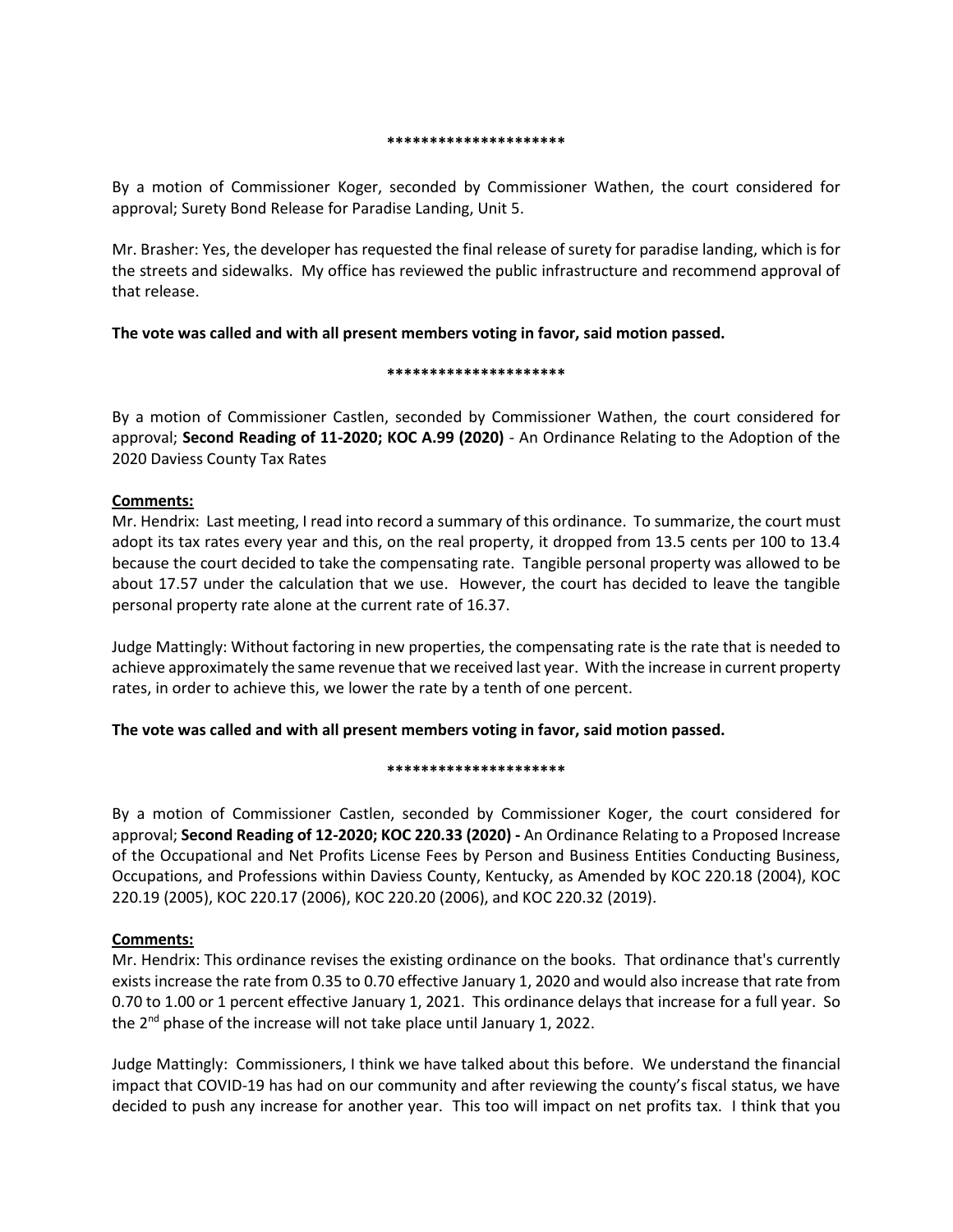guys have done a good job working with the various departments that you are liaison to. I think the County Treasurer and staff has done a good job and we're going to be able to manage through and still deliver all the goods and services to the public that we should be giving them and I think delaying a year is the proper thing to do.

**The vote was called and with all present members voting in favor, said motion passed.**

### **\*\*\*\*\*\*\*\*\*\*\*\*\*\*\*\*\*\*\*\*\***

Treasurer Hendrix presented the **First Reading of 13-2020; KOC A.98.01 (2020)** – Budget Amendment #1.

## **Comments:**

Treasurer Hendrix: As a reminder, *Budget Transfers* do not increase the budget, but *Budget Amendments* do. In this instance, it won't affect cash net, but it does affect the receipts and expenses. Without this, we would not be able to balance the budget. I'm revising the budget and filing this amendment primarily for three unbudgeted items:

- Mental Health grant
- CARES Act funding
- Road Department receipts from reimbursements originally scheduled for FY 2020

Treasurer Hendrix: The bottom line is that there is no cash impact here nor are we spending more than was planned.

Judge Mattingly: The CARES Act funding, we didn't think we were going to qualify for it, but found out that we were. All it did was help boost up the cash position that we have.

Treasurer Hendrix: The guidance that was issued by the Treasury and then backed up by DLG from about four different presentations that very ones of us set through. The way the guidance came out with the front line workers is these salaries… We already knew the PP&E and stuff would either be eligible through this program or through the FEMA reimbursement. That was not an issue. However, there were questions about the salaries, but the guidance that has been issued states that these are eligible and we have clearly identified what the items were when we filed. We have every ounce of support documentation that they poured through to make sure that the expense was accurately reported and adequately supported and they approved it.

## **Comments:**

None received.

#### **\*\*\*\*\*\*\*\*\*\*\*\*\*\*\*\*\*\*\*\*\***

## **Comments:**

Commissioner Castlen: I know we don't set Halloween's Trick-or-Treating times, but people are bringing it up and wanting some direction.